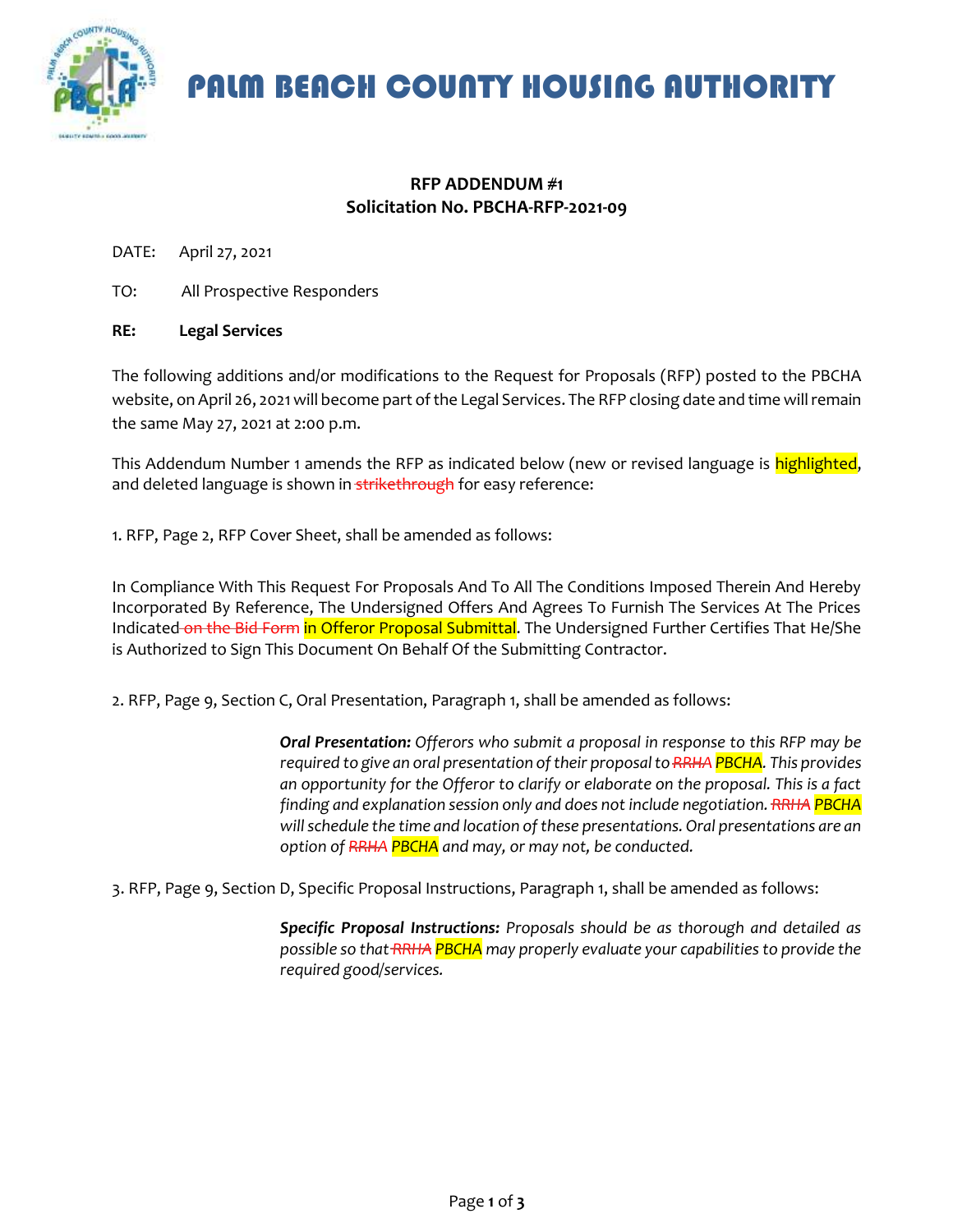

PALM BEACH COUNTY HOUSING AUTHORITY

4. RFP, Page 9, Section D, Specific Proposal Instructions, Subparagraph 2, shall be amended as follows:

*All HUD Forms listed as attachments in the RFP, Statement of Offeror's Qualification, attachments to the RFP, and other specific items or data requested in the RFP. A certificate of insurance or other evidence of insurance satisfactory to RRHA PBCHA to meet the insurance requirements outlined in the RFP.*

5. RFP, Page 9, Section D, Specific Proposal Instructions, Subparagraph 3 (a), shall be amended as follows:

*3. A written narrative statement to include:*

*(a) Describe the Offeror's understanding of the work to be performed in the RFP. RRHA PBCHA is interested in contracting with a law firm(s) that offers information database access to its client i.e., ability to visit the firm's website "library" for purposes of downloading legal forms and/or useful language for use by the client in preparing written solicitations and/or applications useful to the client organization. Please identify the availability of this feature in your proposal.*

6. RFP, Page 10, Section D, Specific Proposal Instructions, Subparagraph 3 (f) and (h), shall be amended as follows:

> *(f) A listing and a description of the capacity, education, experience, knowledge, skills, and qualifications of the attorneys in the firm who are to be assigned to RRHA's PBCHA's account, their respective responsibilities for the above described legal services to be performed under the contract, the estimated percentage of such legal services to be performed by each attorney in the firm.*

> *(h) A description of the Offeror's system for identifying potential conflicts of interest, an identification of any existing conflicts of interesting providing the above described legal services to RRHA PBCHA and the manner by which the Offeror will resolve any such conflicts of interest prior to commencement of the contract for legal services, and the Offeror's representation that (i) upon commencement of the contract for legal services, the Offeror will have no conflicts of interests that would prevent or restrict the Offeror from representing RRHA PBCHA in the performance of any of the above described services and (ii) in the event that any future conflict of interest arises during the contract term as a result of the Offeror's representation of RRHA PBCHA and any other party included in or affected by the programs and operations of RRHA PBCHA, the Offeror shall continue to represent RRHA PBCHA and shall decline, terminate or limit the legal representation of such other party so as to avoid any such conflict of interest in a manner acceptable to RRHA PBCHA.*

7. RFP, Page 11, Evaluation Criteria, Evaluation Table No. 4, shall be amended as follows:

*4. Demonstrated commitment of the Offeror to furthering RRHA's PBCHA's economic opportunity. Section Ill and MBE/WBE.*